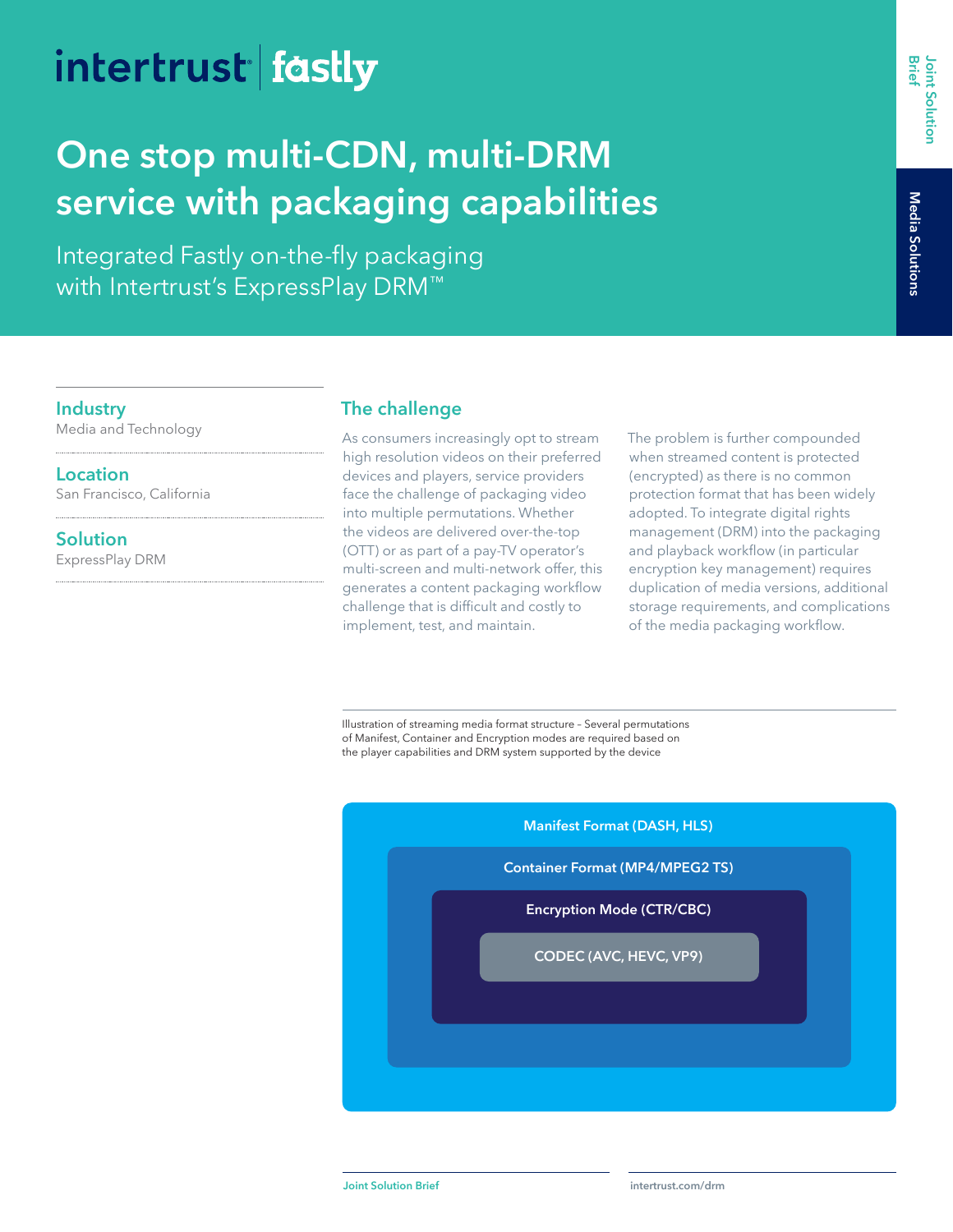

Fastly and Intertrust joint solution workflow

#### **The solution**

To address these challenges, Fastly, Inc. (NYSE: FSLY; HQ: San Francisco, California) and Intertrust Technologies (privately held; HQ: Sunnyvale, California) have partnered to offer a joint solution for streamlining packaging and playback of protected content. Fastly is a provider of an edge cloud platform and edge computing technologies, while Intertrust is the developer of ExpressPlay DRM, a cost-effective and cloud-based multi-DRM service.

The fully integrated solution comprises Fastly's on-the-fly packaging (OTFP) service and Intertrust's ExpressPlay DRM Key Management Service (KMS), including multi-DRM license issuing. Content is encrypted and packaged seamlessly, so customers do not need to manage the encryption workflow including management of the keys, which stay in the ExpressPlay DRM database. Video service operators can now deploy a single copy of an asset protected with the joint ExpressPlay DRM and Fastly OTFP services into MPEG-DASH, HTTP Live Streaming (HLS), or HTTP Dynamic Streaming (HDS), with all the standard codec formats and container formats.

The solution complies with the MovieLabs Enhanced Content Specification (ECP) for UHD/4K content. It is fully compatible with Fastly's Media Shield and can thus support multi-CDN (content delivery network) use cases for improved Quality of Experience (QoE). As an additional benefit only content with a user viewing request is actually packaged, resulting in further savings of processing and storage resources. In the diagram above, the Fastly OTFP interacts with the content management system (CMS) and the ExpressPlay multi-DRM service to deliver DRM-protected content to the end user (viewer):

- 1. A user selects a specific video resulting in a request for an Asset ID and associated license token
- 2.The app authenticates and requests the license token for the user's content rights
- 3.Fastly requests both Content Encryption Key (CEK) and license tokens for the user's content rights from the Intertrust ExpressPlay DRM service
- 4.The app or media player redeems a license using the token
- 5.The encrypted video is delivered and decrypted by the user's device for local viewing

The keys used by Fastly's OTFP service are securely stored in the ExpressPlay DRM KMS, which is fully integrated with the ExpressPlay DRM License service to support all major DRM systems including Apple FairPlay Streaming, Google Widevine, Microsoft PlayReady, Adobe Access/Primetime, and the open-standard Marlin DRM.

Moving these traditionally offline DRM workflows to the edge of the network helps streamline internal processes and reduces operational and infrastructure costs, all while enabling the use of popular players like Shaka Player, Bitmovin, THEOplayer, DASH.js, or other native/HTML5 players with no proprietary SDK or library integration required to enforce rights management.

In the below integration scenario, Fastly acts as a proxy for generating the tokenized DRM license URL from the content rights associated with the requesting end user. The player then requests the DRM license using this tokenized URL, which decrypts the content and enables the user to watch it.

Fully integrated with the ExpressPlay DRM License service to support all major DRM systems including:



**WIDEVINE** 





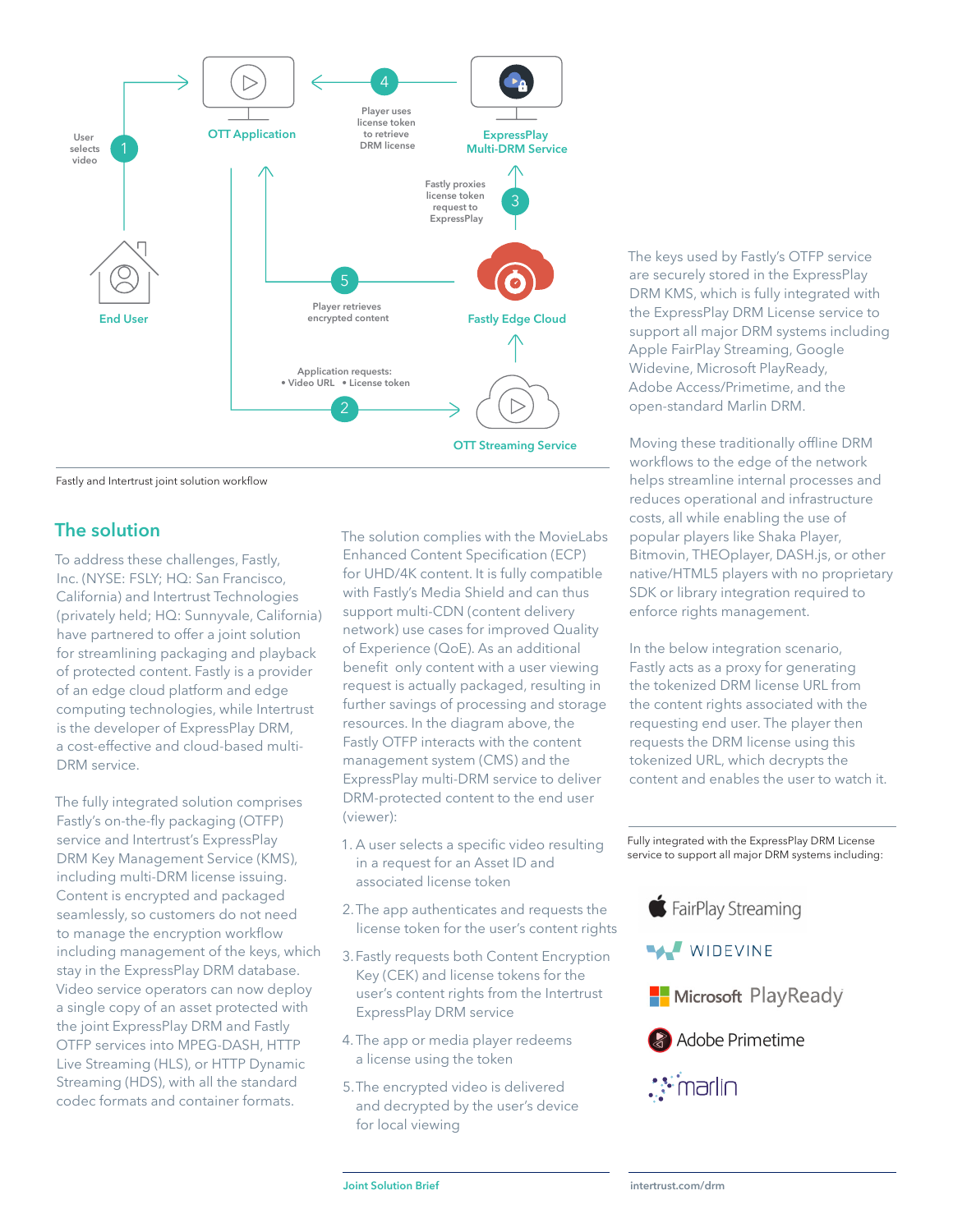

#### **Fastly's Edge Cloud Platform**

Fastly's edge cloud platform is designed to cache and rapidly deliver both frequently requested and long-tail, ondemand videos. By moving data and applications as close to the end-users as possible, operators can deliver fast, highly personalized experiences to viewers around the world.

Fastly offers an 'on-the-fly,' dynamic, VOD content packaging service. Rather than requiring the operator to pre-package the video, the content is packaged in real-time and immediately made available to viewers. Fastly supports both HLS (Envelope AES and Sample AES Encryption) as well as MPEG-DASH (ISO/IEC 23001-7 Common Encryption). The joint solution also supports lowlatency live streaming workflow with Common Media Application Format (CMAF) when combined with industry leading products and solutions from video player and transcoding partners. The single format aspect of CMAF improves the CDN efficiency and consequently the viewing experience.

#### **Intertrust ExpressPlay DRM**

ExpressPlay DRM is a cloud-based multi-DRM service for pay-TV and OTT operators, and content distributors, supporting all major DRMs as mentioned earlier. The ExpressPlay multi-DRM service enables operators to monetize valuable assets while reducing both CAPEX and OPEX – no need for on-prem servers and fewer operations staff are required since the service runs securely in the cloud.

ExpressPlay DRM main features:

- Scalability proven in the largest streaming platform in Asia with 25M+ concurrent viewers
- Broad CE device support: smart TVs and STBs, Windows/Mac, Android and iOS mobile devices, Android TV
- MovieLabs ECP compliant content security facilitates licensing of UHD/4K and premium programming

The cloud-based ExpressPlay DRM service secures premium services for the demanding viewers of today who expect to enjoy their content anywhere, anytime, on any device.

Operators are able to serve millions of concurrent viewers for major live events with a cost-effective multi-DRM service featuring a global footprint with georedundancy and automatic fail-over options that maximizes performance and uptime. Together with Fastly's edge cloud platform capabilities, this ensures the lowest service latency wherever subscribers are located.

In addition, as an adjunct to ExpressPlay DRM, Intertrust offers session-based watermarking complemented by advanced monitoring and anti-piracy services. By monitoring the web for illicit re-streaming of content, and enabling identification of the last authorized recipient, it allows the operator to decide on course of action, for example instant shutdown of the illicit stream source and/ or building a case for subsequent legal proceedings.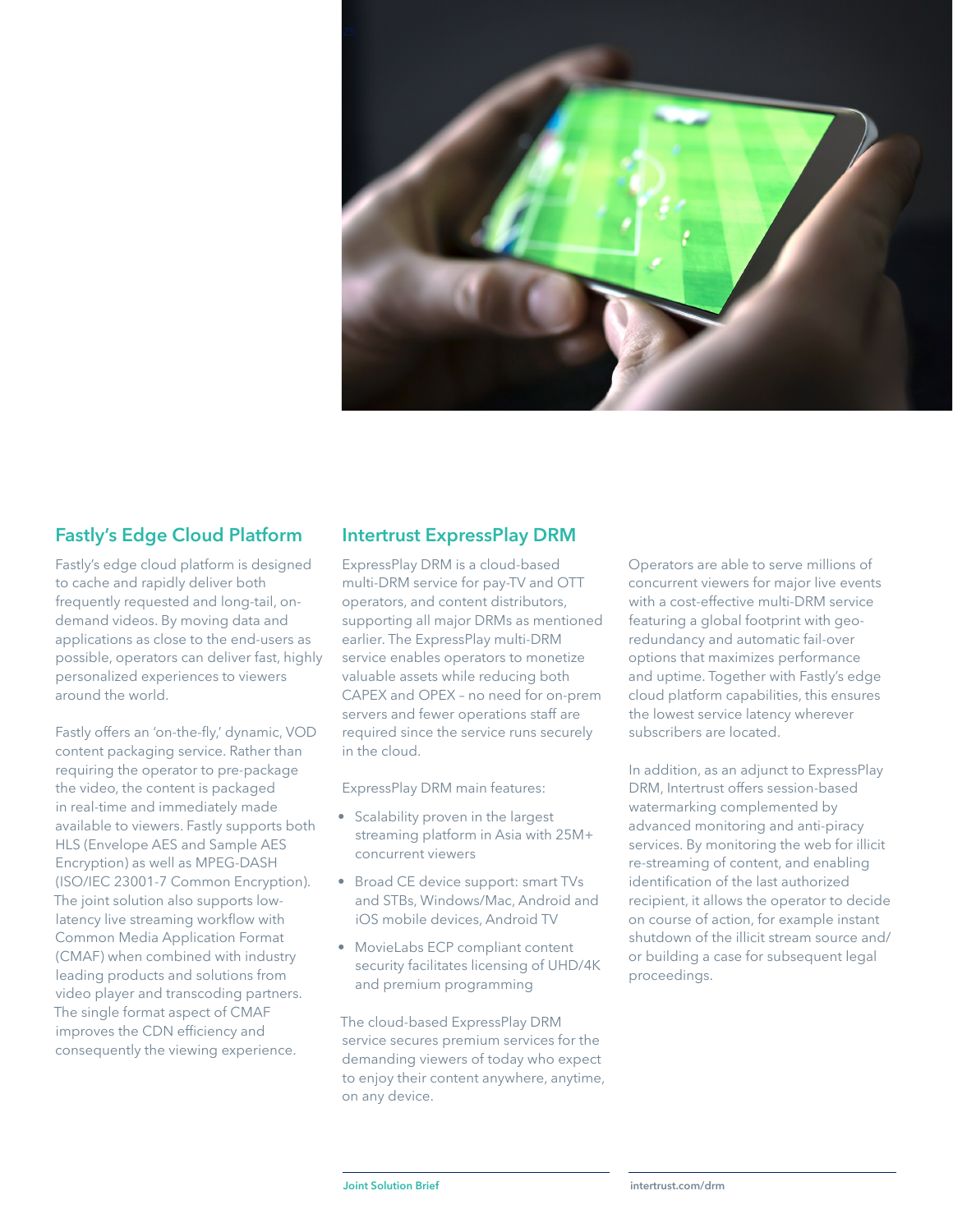As media companies continue to evolve beyond traditional print and broadcast to new digital models, they are looking to high-impact technologies and services that help them scale and monetize to remain competitive. Even when breaking news or big sporting events spike demand, this integrated solution gives viewers and readers access to the media content they desire without skipping a beat.

**Lee Chen, VP Corporate Development and Strategic Partnerships, Fastly**

#### **Summary**

The Fastly and Intertrust joint solution provides a one-stop highly scalable, simplified and secure workflow for packaging and delivery of protected content with minimal latency and studio-approved security, to virtually any device. The integrated solution means that OTT operators do not need to concern themselves with managing keys, packaging, or content encryption and secure delivery.

Multi-DRM and multi-screen support



The solution supports both OTT live events and on-demand use cases. It enables operators to address audiences on a global scale as proven in large deployments in Asia and Europe. The joint solution enables operators to:

- **Configure** live stream delivery, enabling millions of concurrent users across all HTTP streaming standards
- **Secure** HTTP streaming with token authentication, content targeting, and media encryption
- **Deliver** the best possible experience regardless of user location, device, or connection
- **Update** catalog content instantly and save on costs serving long-tail content with dynamic packaging

Operators can thus be confident in their content distribution infrastructure and security, allowing them to focus on their core business, improving overall competitiveness and providing consumers with a great experience.

#### **Learn more at:**

[https://docs.fastly.com/products/](https://docs.fastly.com/products/fastlys-onthefly-packaging-service) [fastlys-onthefly-packaging-service](https://docs.fastly.com/products/fastlys-onthefly-packaging-service)

[https://www.intertrust.com/products/](https://www.intertrust.com/products/drm-system/drm) [drm-system/drm](https://www.intertrust.com/products/drm-system/drm)